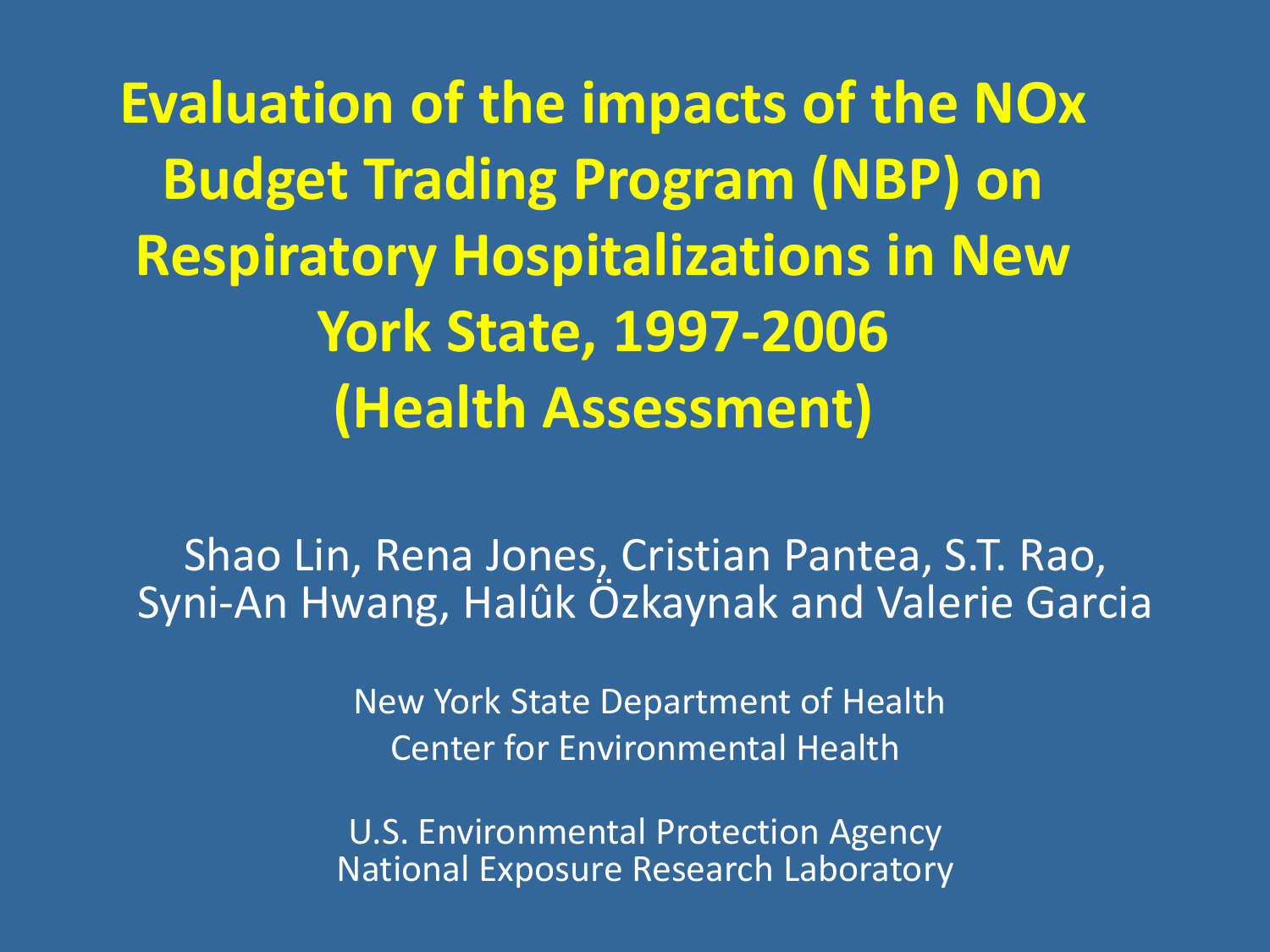# **NOx Budget Trading Program (NBP)**

## 1998 NOx SIP Call

- Reduce regional transport of Ozone in the eastern US by reducing summertime NOx emissions from major sources (power plants).
- Compliance began for some states in 2001; most states by 2004.
- First regulation specifically focused on regional-scale transport.

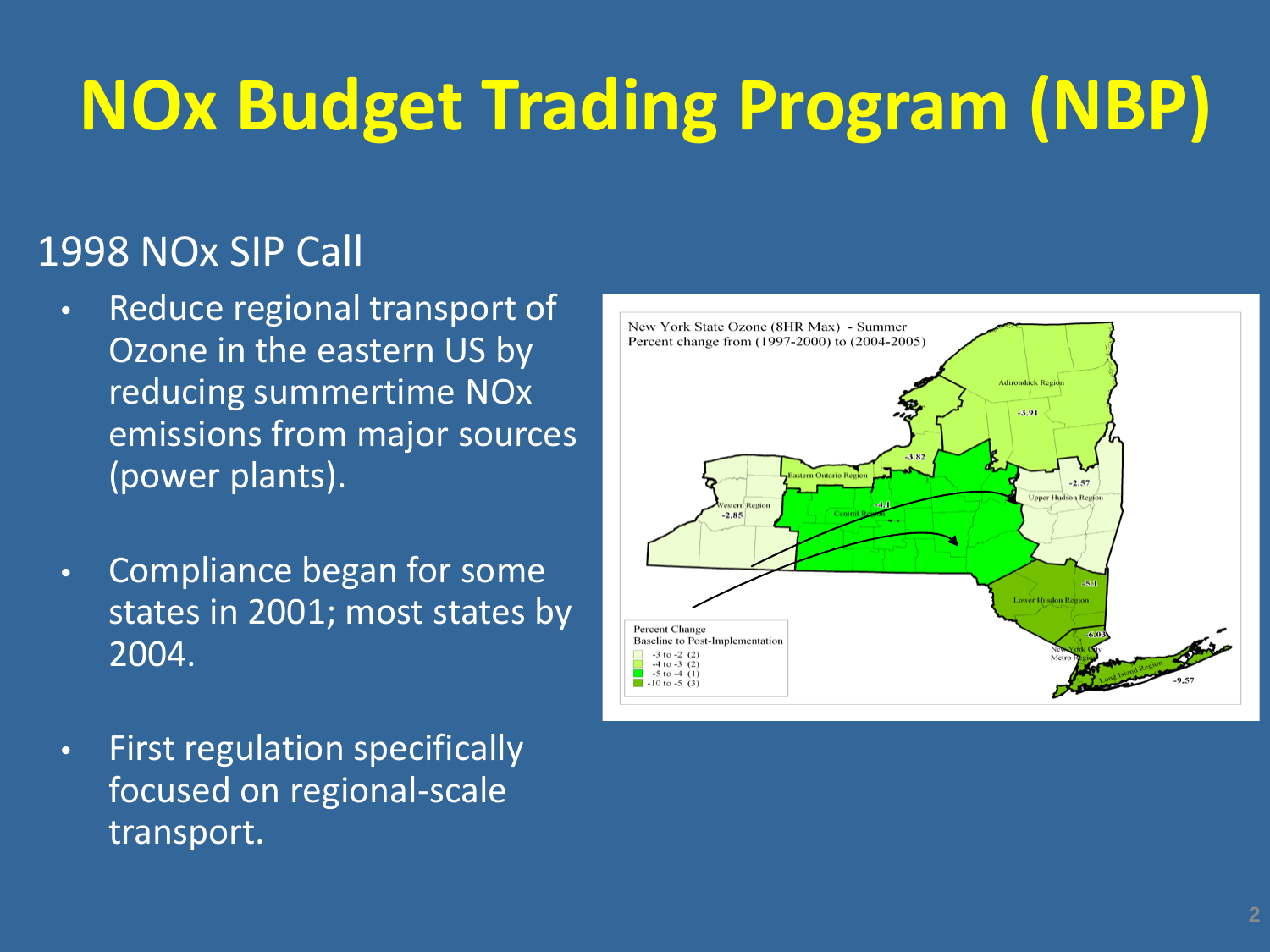# **Objectives**

- To evaluate the potential health impact of the USEPA NOx Budget Trading Program (NBP) in New York State, and specifically to:
	- Characterize and track the magnitude of changes in air pollution levels and hospital admissions for respiratory and cardiovascular disease during 1997-2006
	- Compare hospital admissions before and after the NOx SIP went into effect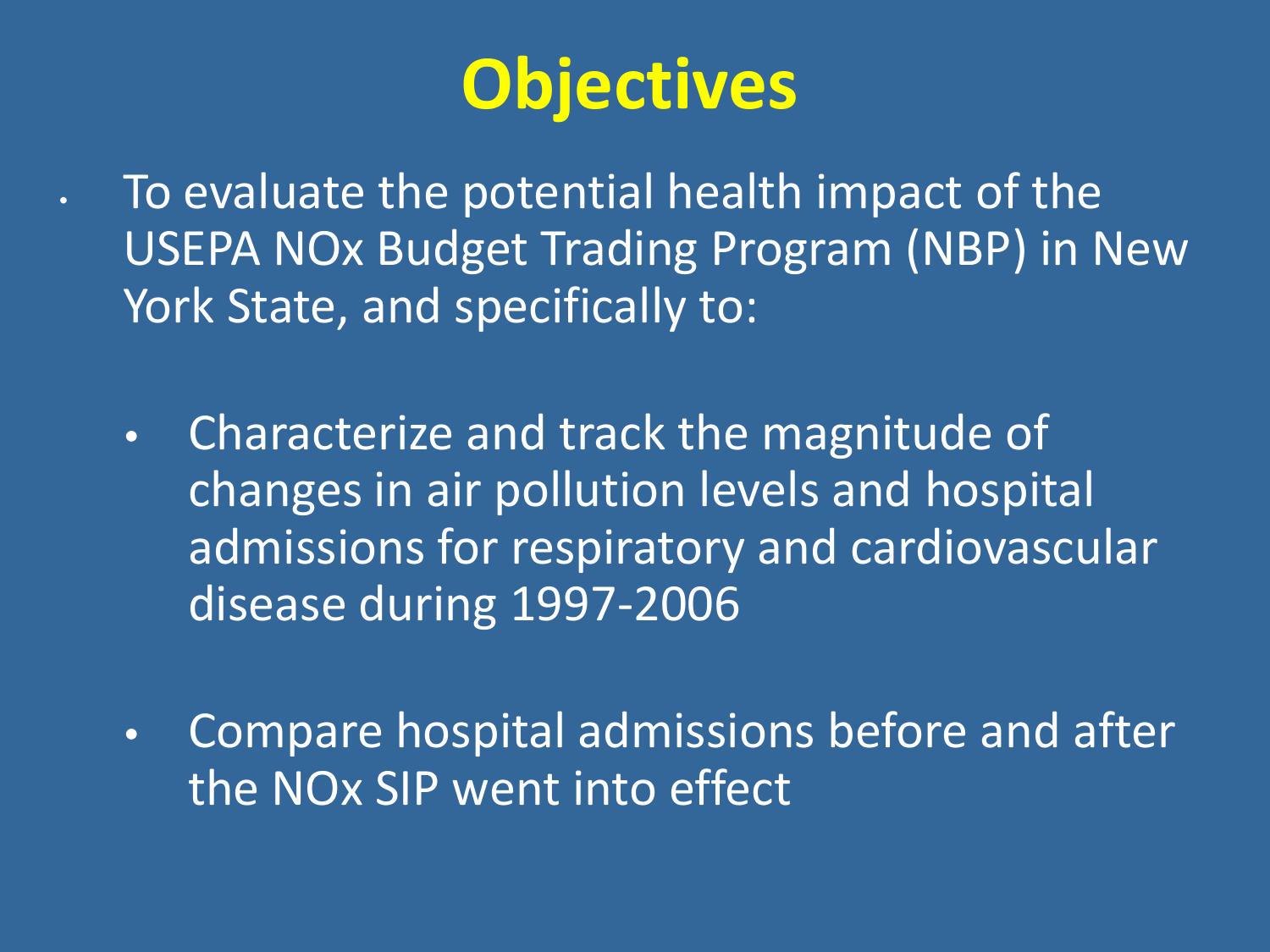# **Study Outcomes and Data Sources**

- NYS Residents, 1997-2006
- Respiratory disease (ICD-9) from NYS hospitalization data
	- Asthma
	- Chronic Bronchitis
	- COPD
	- Emphysema
	- Pneumonia and Influenza
	- Non-specified bronchitis, acute bronchitis /bronchiolitis
- Comparison outcomes from NYS hospitalization data
	- Gastrointestinal illness
	- Accidental injury
- Socio-demographic data from 2000 U.S. Census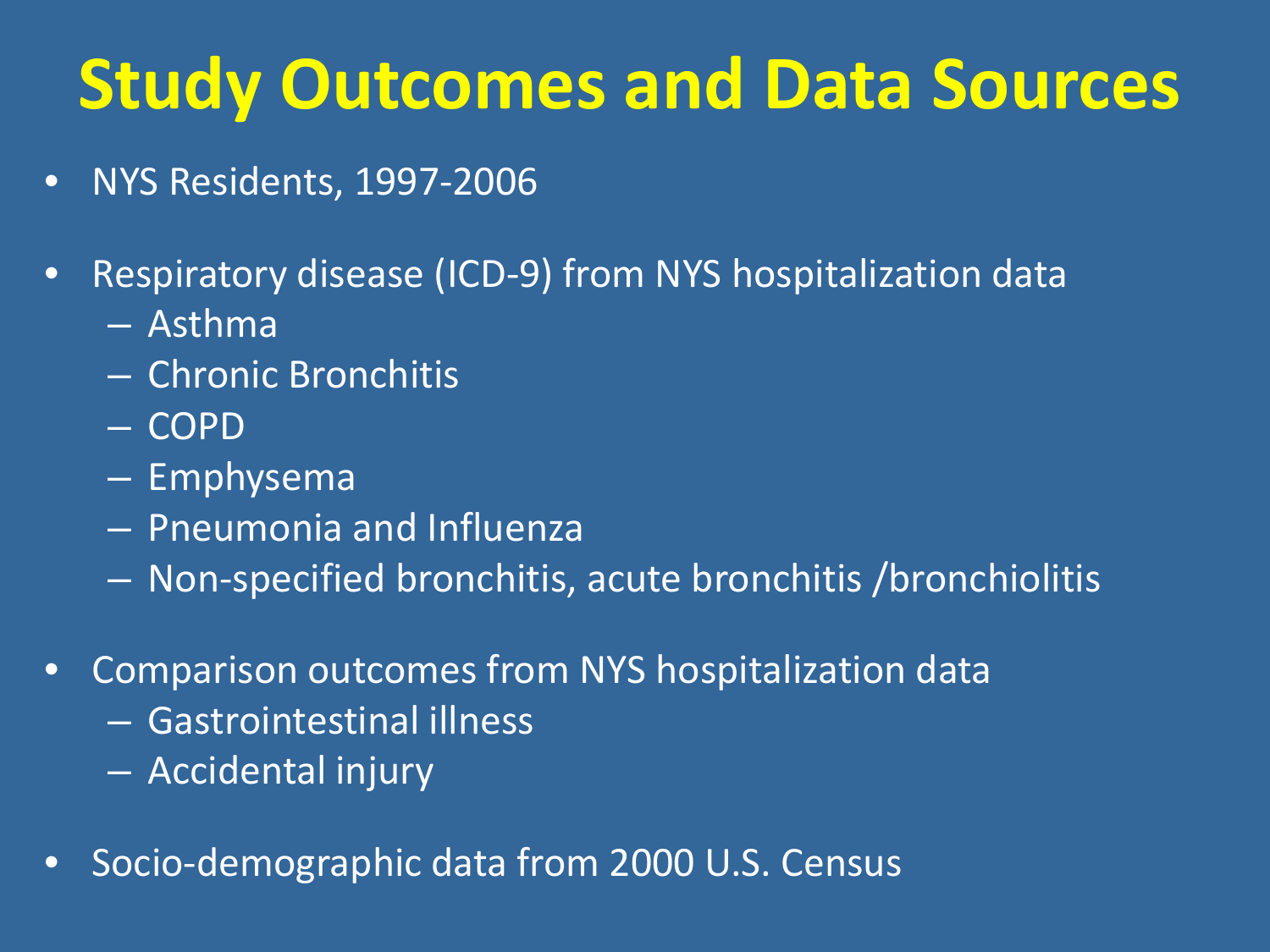# **Exposure indicators and confounders**

- Daily 8-hr max/3-day moving average  $O<sub>3</sub>$  for summers only (June – August) from ambient air monitoring data
	- Not aligned with typical ozone season (May 31-Sept 30) to limit influence by allergy- and flu-related increases in respiratory diseases
- Health outcomes and association with NBP examined for summertime trends in 3 time periods:
	- − Baseline period (1997-2000)
	- − Partial implementation period (2001-2003)
	- − Post-implementation period (2004-2006)
- Confounders
	- Secular trends (weekday), Blackout days
	- Holiday periods, PM2.5 and meteorological factors
	- Regional interaction (regional analysis)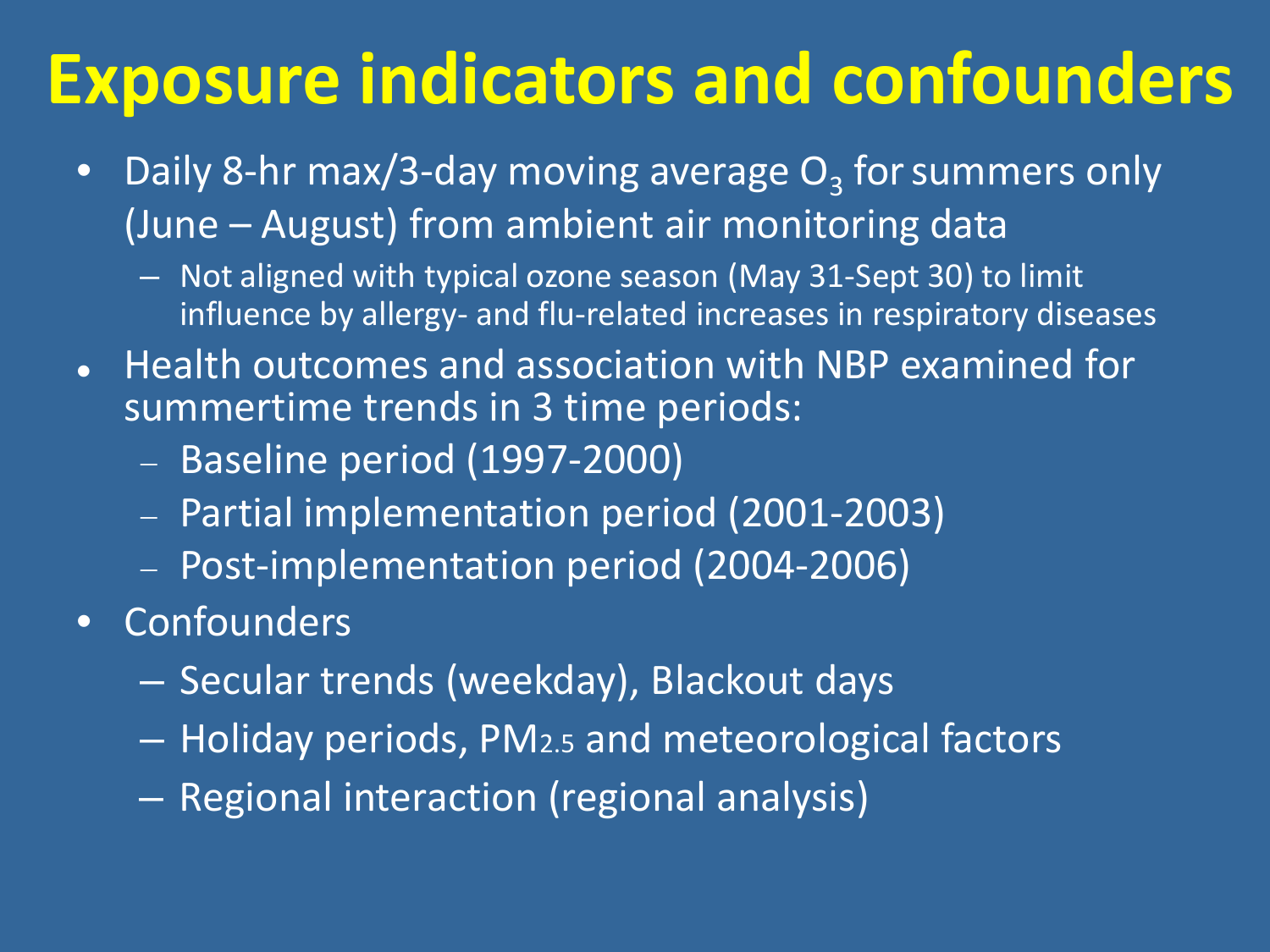# **Statistical Analysis**

### **Longitudinal component**

- Descriptive analyses of health and exposure data over time
- Intervention analysis: compare admissions before and after implementation (Generalized Additive Model) after controlling for time-varying factors, air pollution and temperature
- Indicator variables to reflect timing of NBP and baseline periods
	- Baseline (1997-2000) vs. Partial-implementation (2001-2003)
	- **Baseline (1997-2000) vs. Full-implementation (2004-2006)**

### **Cross-sectional comparisons**

– Changes from Baseline to Full NBP compared between geographic regions, diagnostic subgroups, age, race/ethnicity, and insurer after adjusting for PM2.5 and meteorological components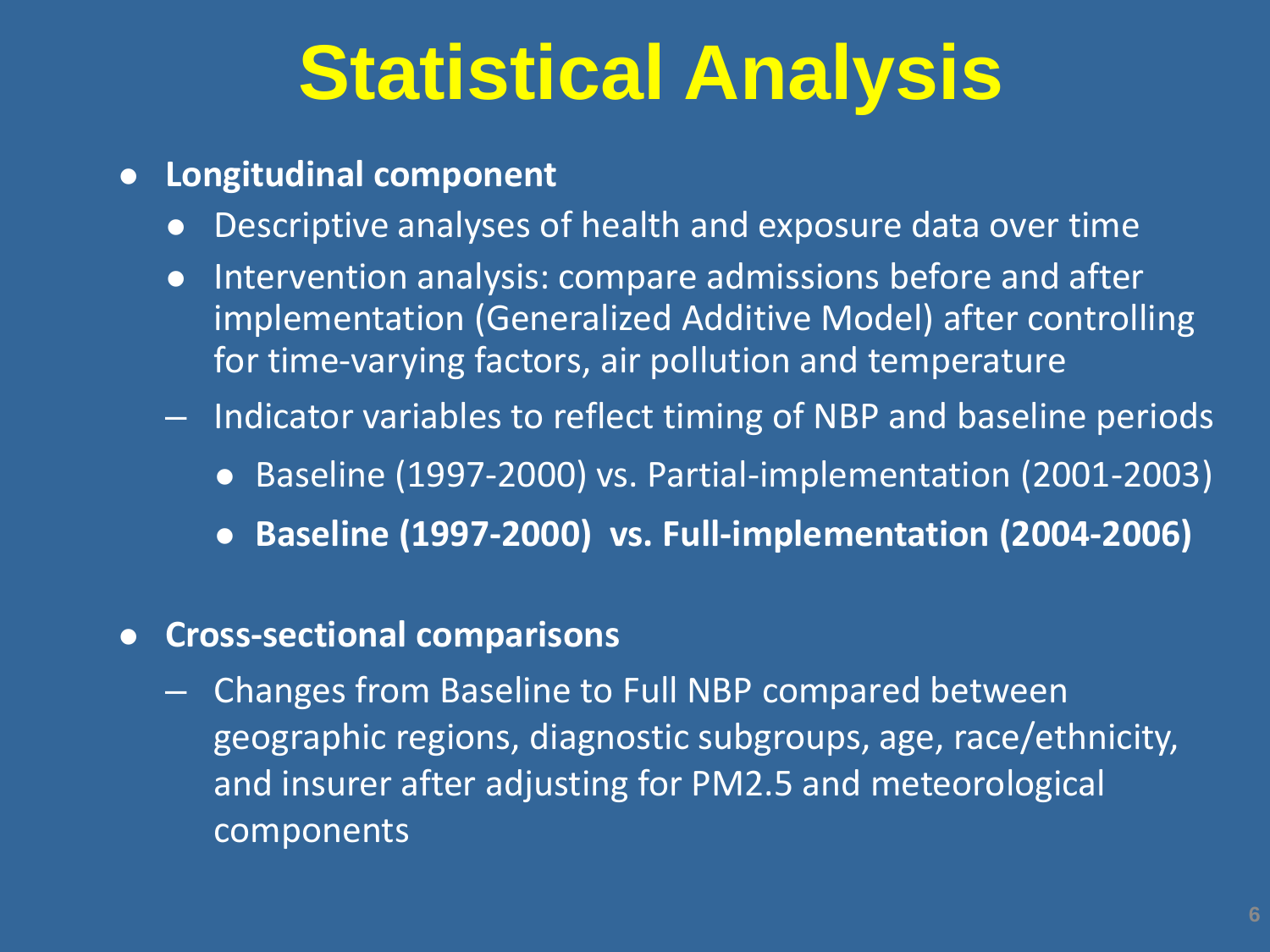## **All respiratory hospital admissions by disease group, NYS, 1997-2006**



| Disease (ICD-9)                                                     | N      | $\frac{0}{2}$ |
|---------------------------------------------------------------------|--------|---------------|
| Asthma (493)                                                        | 426190 | 51.47         |
| Chronic bronchitis (491)                                            | 264056 | 31.89         |
| Emphysema (492)                                                     | 13231  | 1.60          |
| Chronic obstructive pulmonary<br>disease (496)                      | 41112  | 4.97          |
| Acute bronchitis and<br>bronchiolitis $\dagger$ (466)               | 82961  | 10.02         |
| Bronchitis, not specified as<br>acute or chronic <sup>†</sup> (490) | 407    | 0.05          |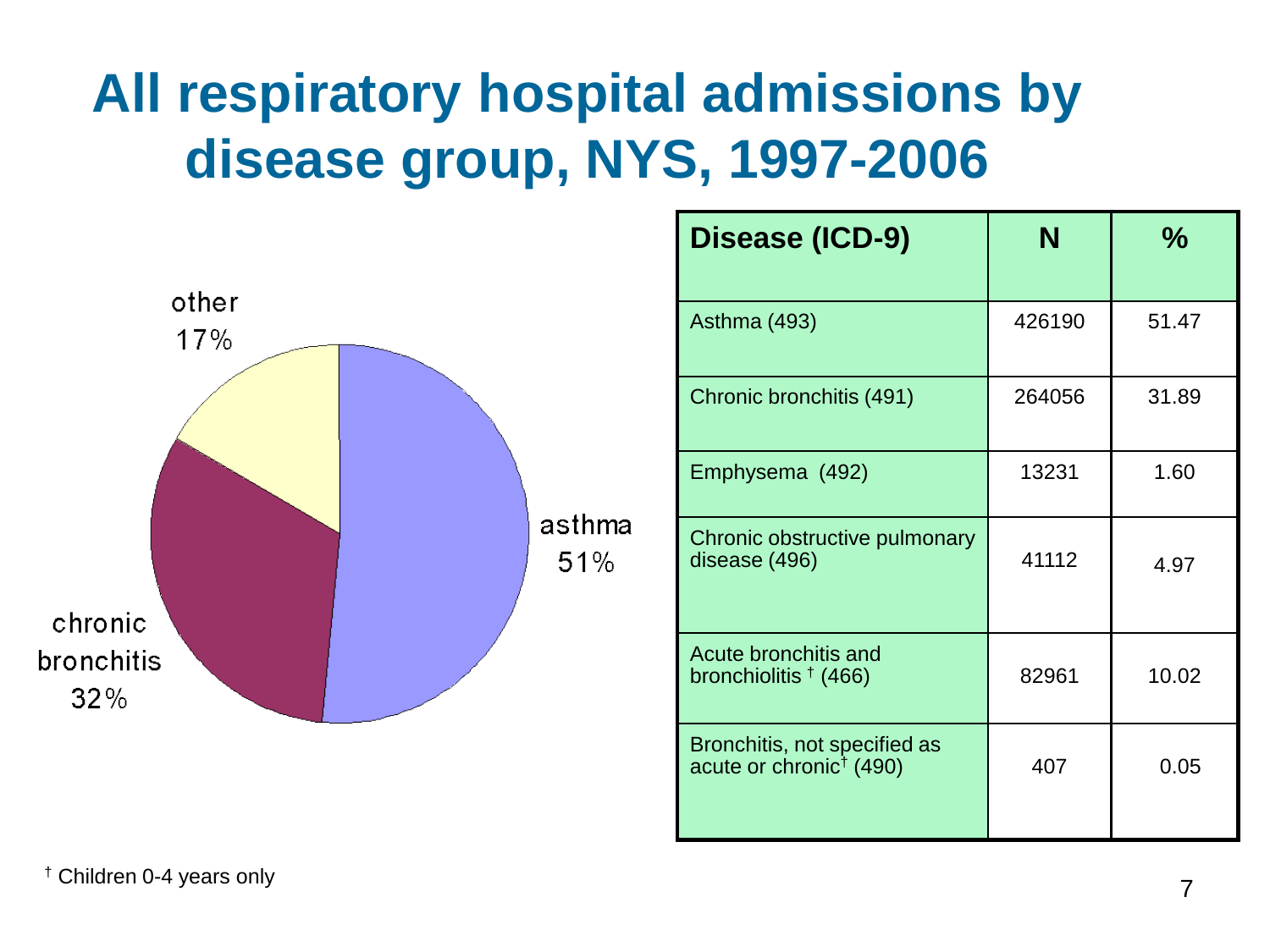## **Change in average daily summertime** *ozone concentrations***, Baseline (1990-2000) vs. Post-NBP (2004-2006)**

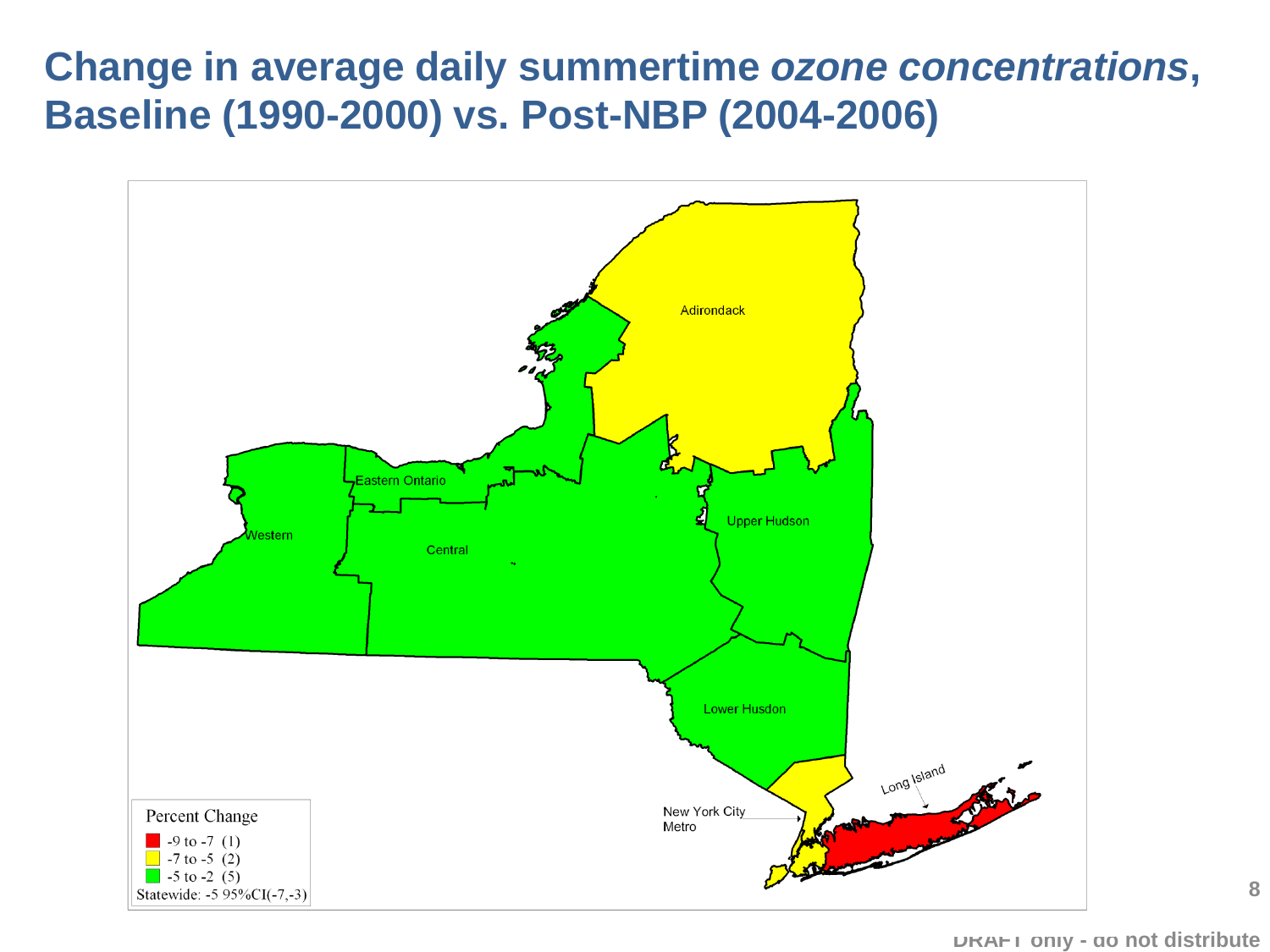## **Change in average daily summertime** *respiratory admissions,* **Baseline (1990-2000) vs. Post-NBP (2004-2006)**

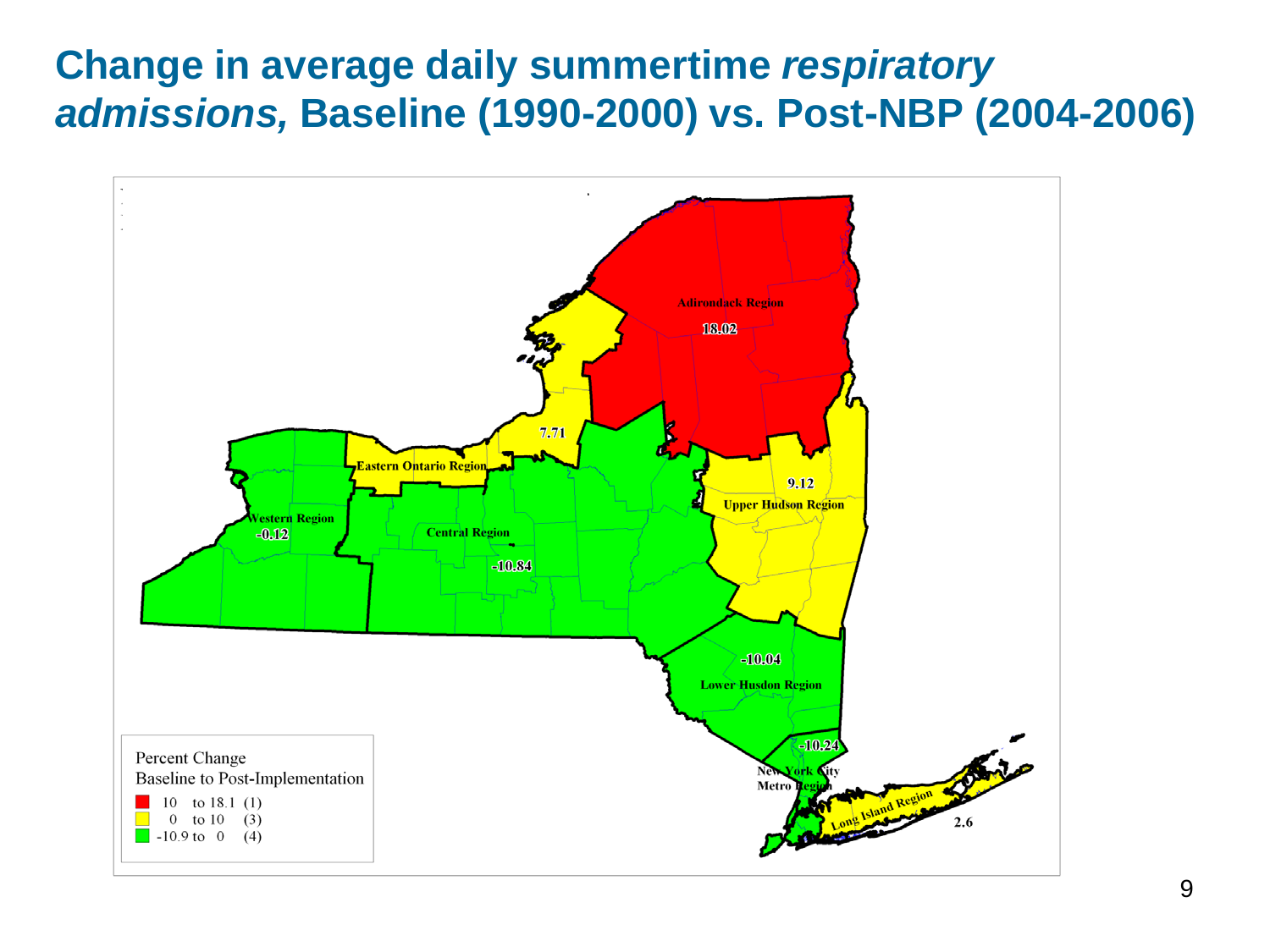#### **Weekly trends in summertime average daily ambient** *ozone concentrations,* **Baseline (1997-2000) and Post-NBP (2004-2006**)

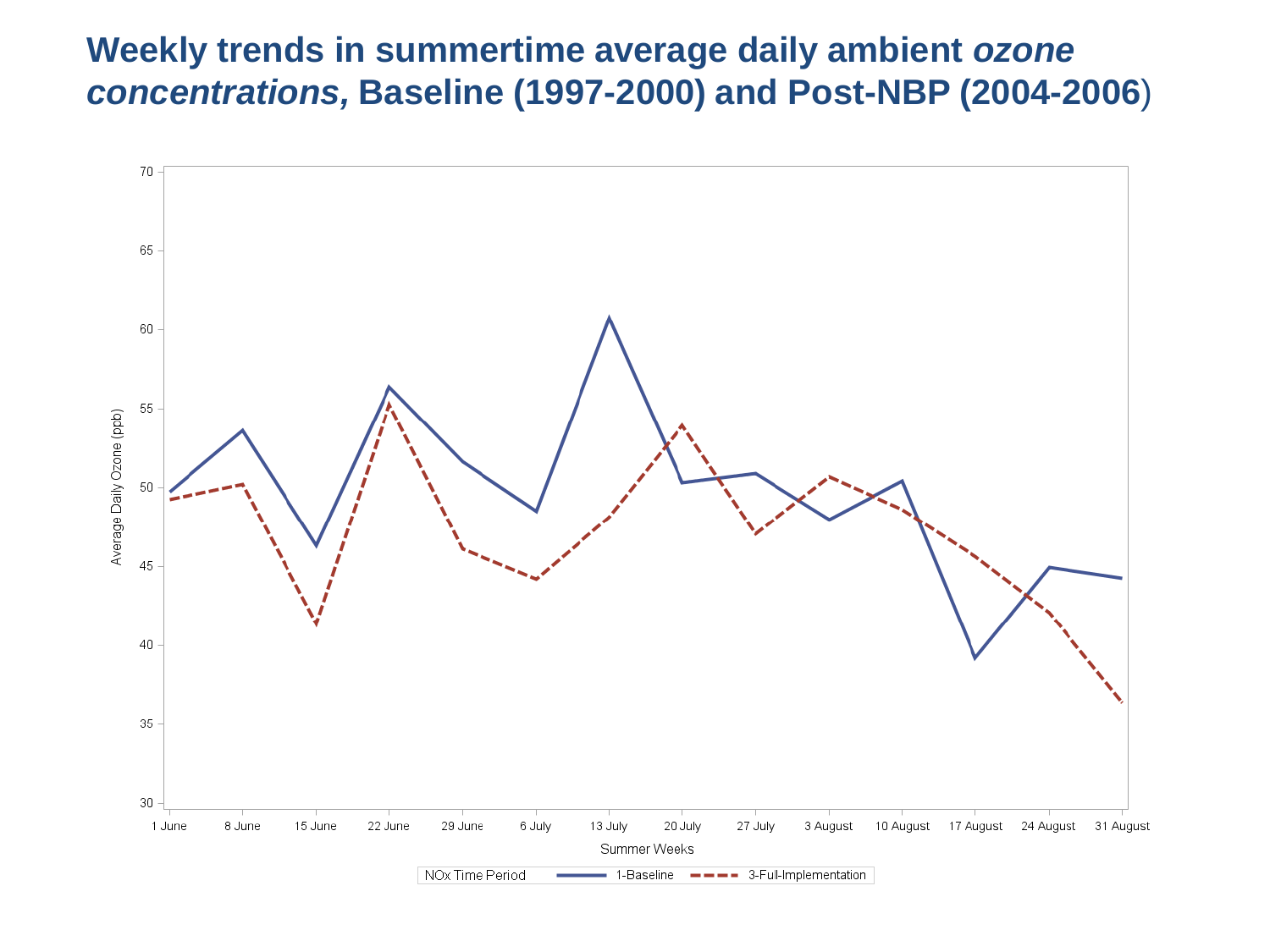#### **Weekly trends in summertime average daily** *respiratory hospitalizations***, Baseline (1997-2000) and Post-NBP (2004-2006)**



**DRAFT only - do not distribute**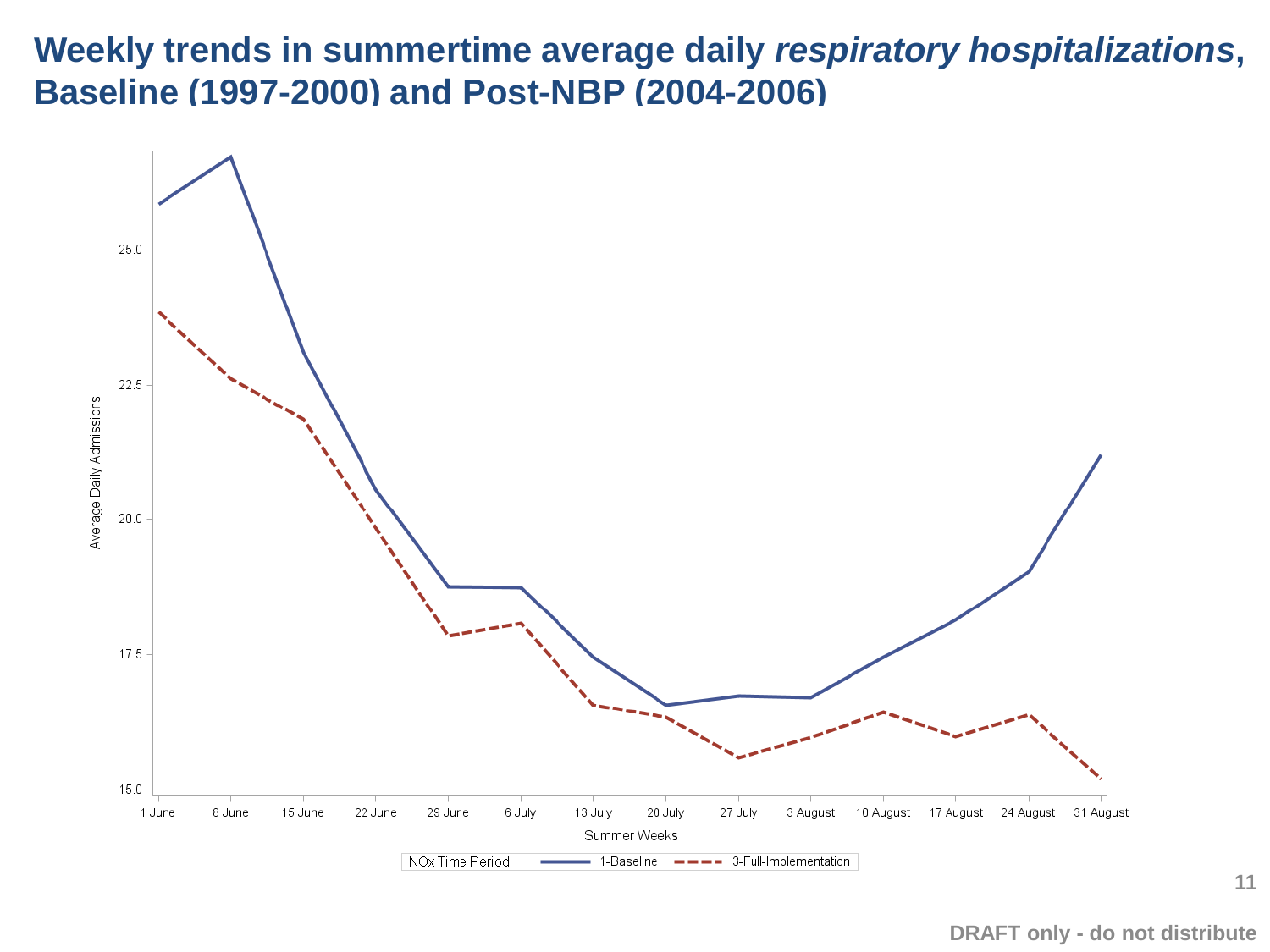### **Weekly trends in summertime average daily** *control admissions***, Baseline (1997-2000) and Post-NBP (2004-2006)**



Admissions: SPARCS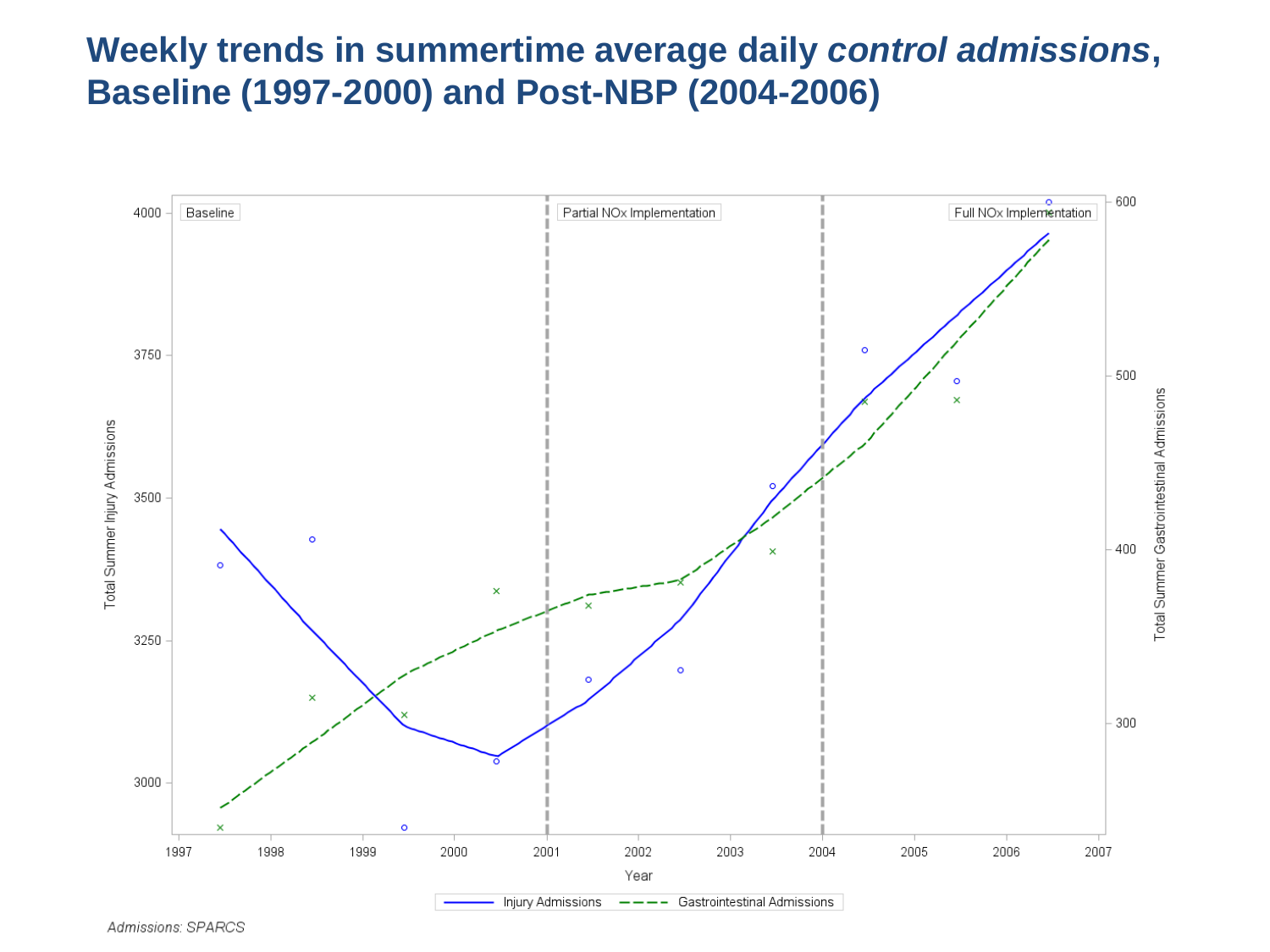### **Change in ozone distribution, Baseline (1997-2000) vs. Post-NBP (2004-2006)**

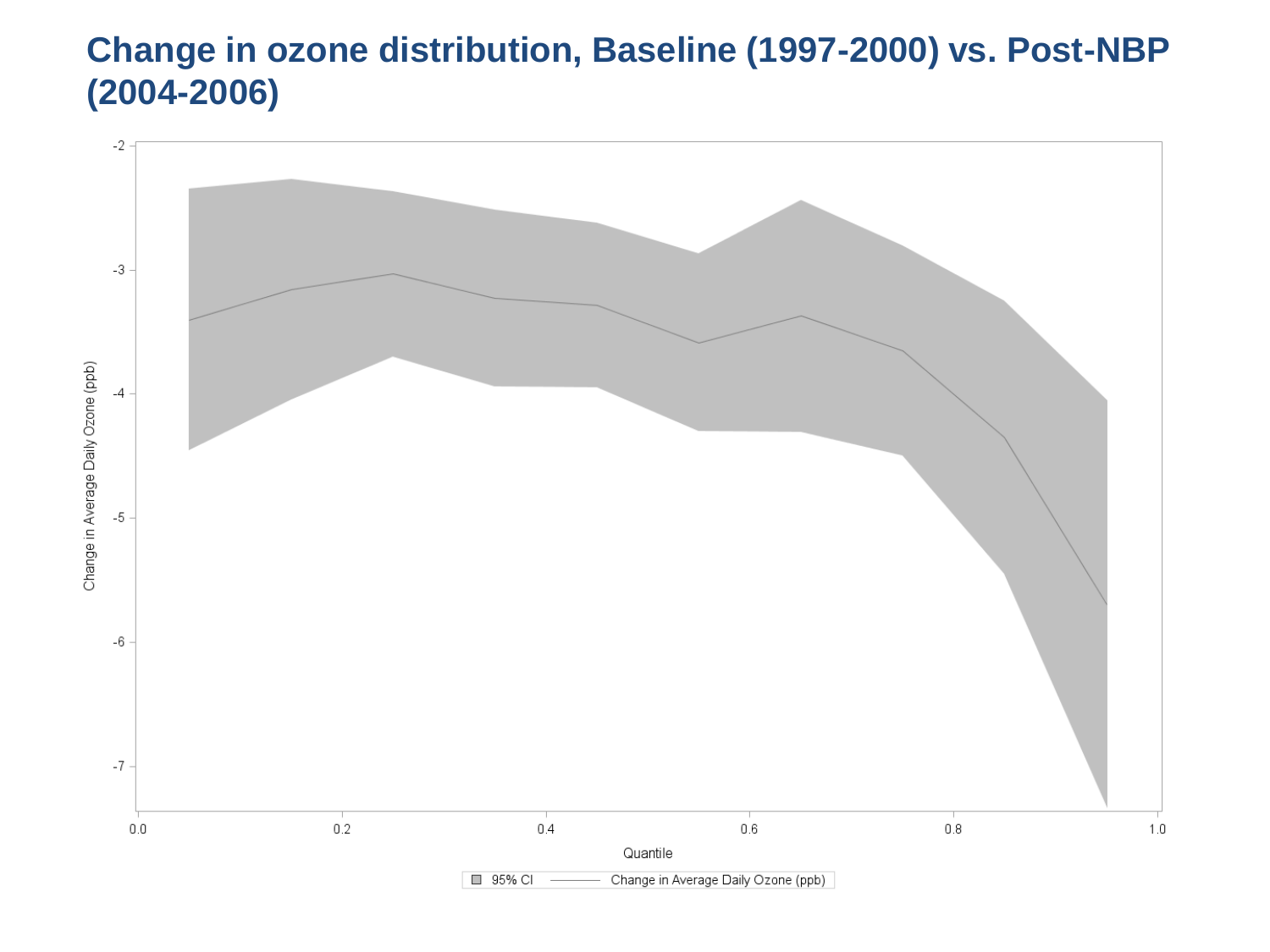*Main analysis:* Estimated effects of the NO<sub>x</sub> Budget Trading Plan (NBP) implementation on summertime\* ozone concentrations (ppb) and average daily respiratory admissions in NYS, by region.

|                     | Ozone                                                  |                  |                                           | <b>Respiratory admissions</b> |
|---------------------|--------------------------------------------------------|------------------|-------------------------------------------|-------------------------------|
| <b>Region</b>       | <b>Average Daily</b><br>Difference (ppb)<br>and 95% CI |                  | Percent Change <sup>a</sup><br>and 95% CI |                               |
| Adirondack          | $-2.41$                                                | $(-4.25, -0.56)$ | 17.60                                     | (8.27, 27.74)                 |
| Central             | $-2.10$                                                | $(-3.98, -0.21)$ | $-10.18$                                  | $(-14.18, -6.01)$             |
| Eastern Ontario     | $-2.22$                                                | $(-4.32, -0.13)$ | 5.50                                      | $(-1.02, 12.45)$              |
| Long Island         | $-4.79$                                                | $(-7.29, -2.28)$ | 1.17                                      | $(-2.59, 5.07)$               |
| Lower Hudson        | $-1.90$                                                | $(-4.14, 0.33)$  | $-11.05$                                  | $(-16.54, -5.19)$             |
| <b>NYC Metro</b>    | $-3.15$                                                | $(-5.68, -0.63)$ | $-5.71$                                   | $(-7.39, -4.00)$              |
| <b>Upper Hudson</b> | $-1.83$                                                | $(-3.73, 0.06)$  | 6.21                                      | (0.41, 12.35)                 |
| Western             | $-1.32$                                                | $(-3.40, 0.75)$  | $-0.38$                                   | $(-5.09, 4.56)$               |
| Statewide**         | $-2.47$                                                | $(-3.22, -1.72)$ | $-0.15$                                   | $(-9.83, 10.55)$              |

\* June – August; \*\* Pooled over the individual regions via random effects using inverse variance weighting and mean-centered regional SES covariates; aEstimates from the GAM models; change from baseline period (1997-2000) to post-NBP (2004-2006). Adjusted for 3-day moving daily average PM<sub>25</sub>, universal apparent temperature (daily average), relative humidity, and weekday, holiday, and subseasonal trend.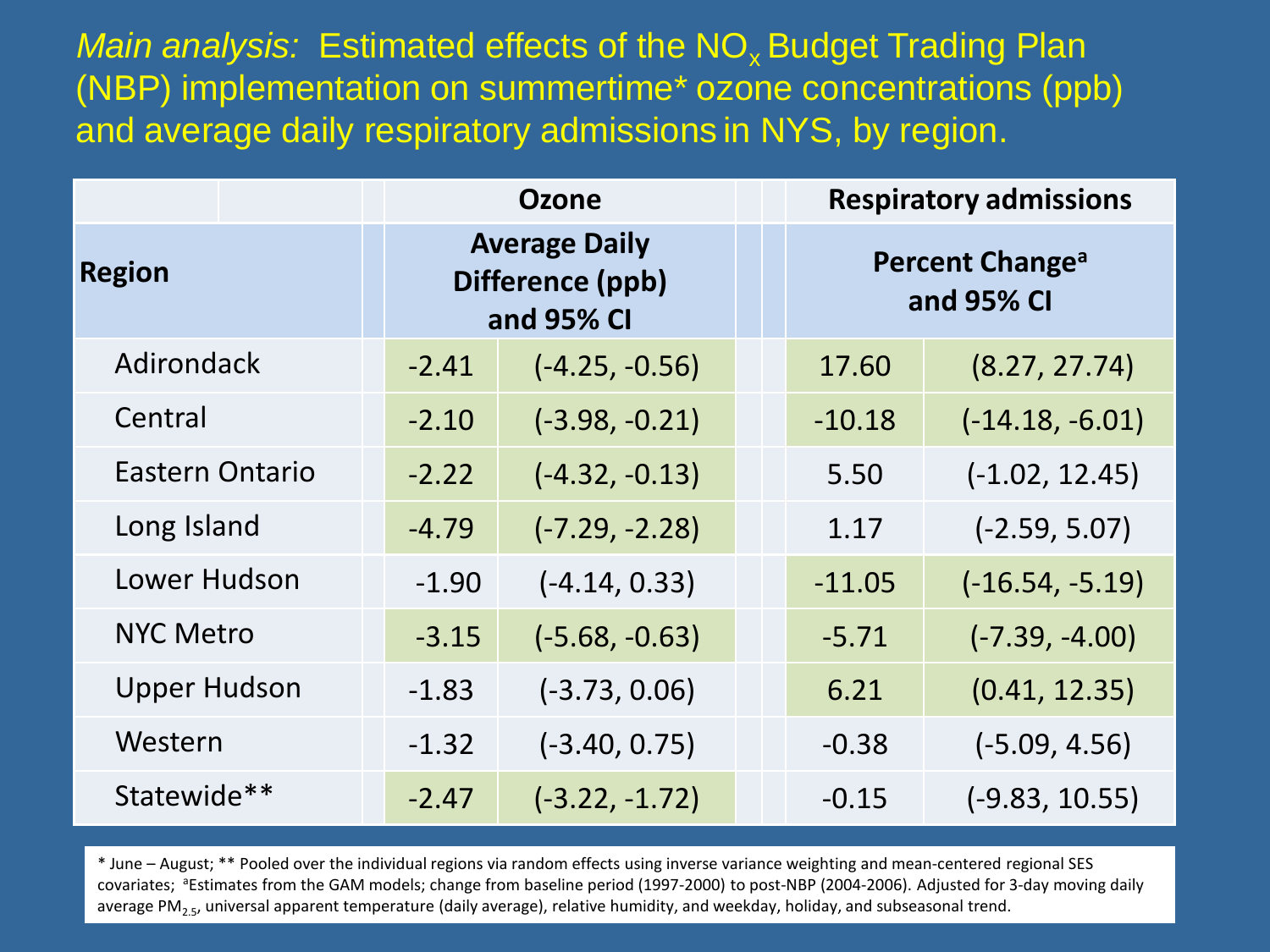*Stratified analysis: Estimated effects of the NO<sub>x</sub> Budget Trading Plan* (NBP) implementation on summertime\* daily respiratory admissions in NYS, stratified by disease groups and socio-demographics

|                                   | <b>Respiratory admissions</b>                         |                                                       |                                       |                    |
|-----------------------------------|-------------------------------------------------------|-------------------------------------------------------|---------------------------------------|--------------------|
|                                   | <b>Average daily</b><br>admissions<br><b>Baseline</b> | <b>Average daily</b><br>admissions<br><b>Post-NBP</b> | <b>Percent</b><br>Change <sup>a</sup> | 95% CI             |
| <b>Diagnosis Subgroup</b>         |                                                       |                                                       |                                       |                    |
| Acute bronchitis & bronchiolitisb | 4.38                                                  | 4.33                                                  | $-0.84$                               | $(-8.02, 6.90)$    |
| Chronic bronchitis                | 51.69                                                 | 62.61                                                 | 9.24                                  | (6.68, 11.85)      |
| Asthma                            | 79.95                                                 | 71.38                                                 | $-3.10$                               | $(-4.88, -1.29)$   |
| Chronic airway obstruction        | 16.45                                                 | 3.50                                                  | $-72.07$                              | $(-75.31,-68.41)$  |
| <b>Age Group</b>                  |                                                       |                                                       |                                       |                    |
| 0-4 years                         | 18.71                                                 | 15.91                                                 | $-6.47$                               | $(-10.03, -2.78)$  |
| 5-17 years                        | 10.30                                                 | 7.47                                                  | $-12.47$                              | $(-17.18, -7.49)$  |
| 18-65 years                       | 66.50                                                 | 58.58                                                 | $-4.81$                               | $(-6.75, -2.84)$   |
| $65+$ years                       | 61.80                                                 | 61.87                                                 | 0.03                                  | $(-1.95, 2.05)$    |
| Race/Ethnicity                    |                                                       |                                                       |                                       |                    |
| White                             | 79.48                                                 | 73.54                                                 | $-5.35$                               | $(-7.07, -3.59)$   |
| <b>Black</b>                      | 36.25                                                 | 32.93                                                 | $-2.69$                               | $(-5.31, 0.01)$    |
| Hispanic                          | 19.07                                                 | 21.06                                                 | 7.13                                  | (3.44, 10.95)      |
| Other                             | 22.52                                                 | 16.29                                                 | $-14.88$                              | $(-18.25, -11.37)$ |

**bOnly among children aged 0-4 years.**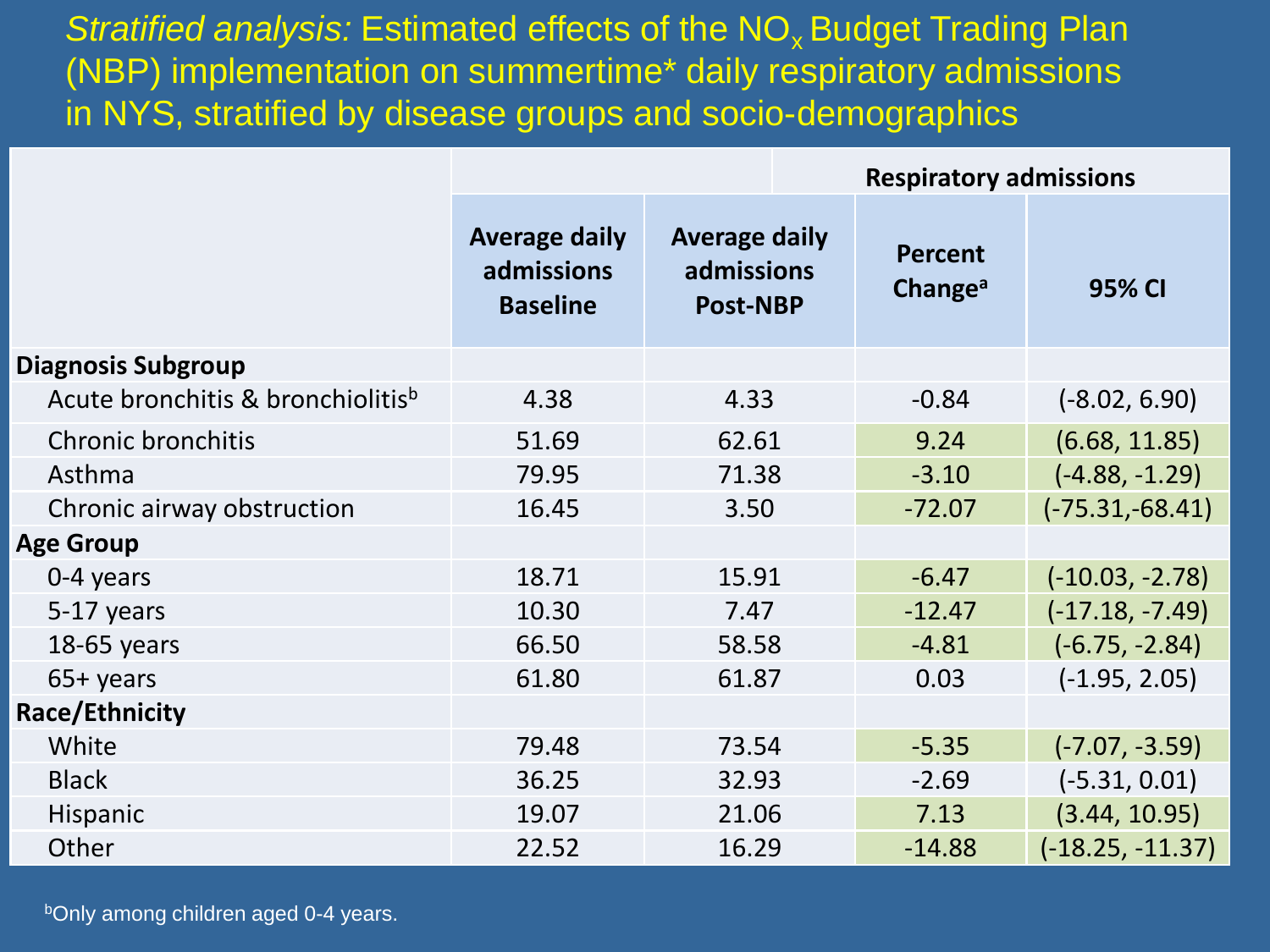*Stratified analysis:* Estimated effects of the NO<sub>x</sub> Budget Trading Plan (NBP) implementation on summertime\* daily respiratory admissions in NYS, stratified by disease groups and socio-demographics (Continued)

| <b>Health Insurance Group</b> |        |        |          |                    |
|-------------------------------|--------|--------|----------|--------------------|
| Medicare                      | 62.17  | 59.30  | $-3.28$  | $(-5.24, -1.29)$   |
| <b>Medicaid</b>               | 41.53  | 27.46  | $-20.23$ | $(-22.59, -17.81)$ |
| Private insurance company     | 45.44  | 52.38  | 5.14     | (2.73, 7.61)       |
| Uninsured/Self Pay            | 7.57   | 4.04   | $-42.65$ | $(-46.89, -38.06)$ |
| <b>Urbanicity</b>             |        |        |          |                    |
| Rural                         | 3.88   | 2.76   | $-27.67$ | $(-33.94, -20.80)$ |
| Suburban                      | 19.57  | 16.55  | $-13.69$ | $(-17.01, -10.24)$ |
| Urban                         | 133.60 | 116.22 | $-5.25$  | $(-6.63. -3.84)$   |

\* June – August; \*\* Pooled over the individual regions via random effects using inverse variance weighting and mean-centered regional SES covariates; aEstimates from the GAM models; change from baseline period (1997-2000) to post-NBP (2004-2006). Adjusted for 3-day moving daily average PM<sub>25</sub>, universal apparent temperature (daily average), relative humidity, and weekday, holiday, and subseasonal trend.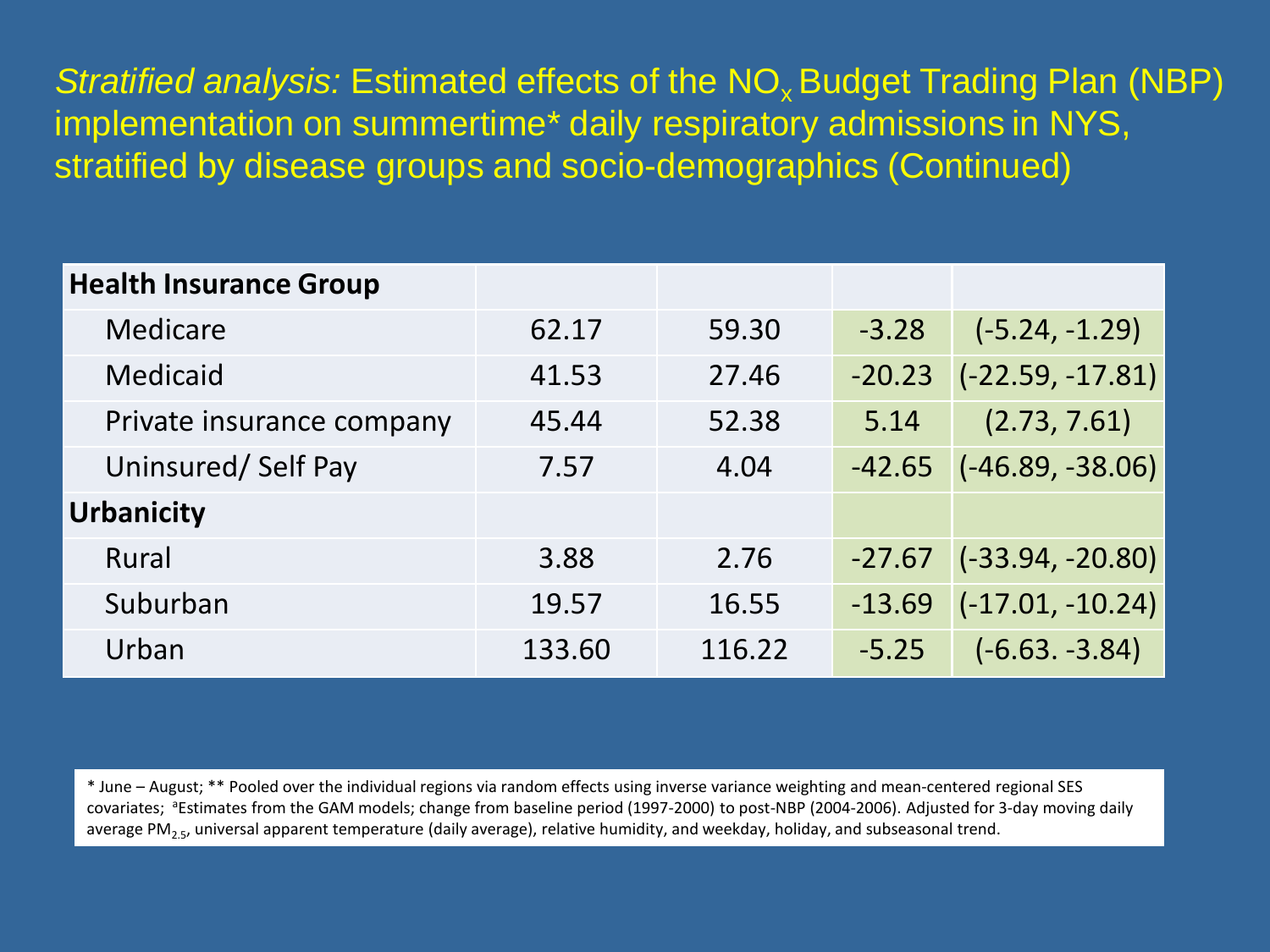# **Summary of Findings: Complex and Region-Specific**

- Mean daily ozone concentrations consistently declined statewide following the NBP
	- Statistically significant in 5 out of 8 regions
	- Emission controls affected the upper quartile of ozone levels
	- Greatest declines occurred in late summer
- Overall, unadjusted respiratory hospitalizations declined statewide following the NBP, largely consistent with wind trajectory and major transport patterns
	- Significant declines in 3 out of 8 regions, increases in 2 regions
	- Greatest declines in late summer, consistent with ozone trend
- Pattern consistent for most age groups, asthma & COPD, race/ethnicity, most insurance payors, and urban areas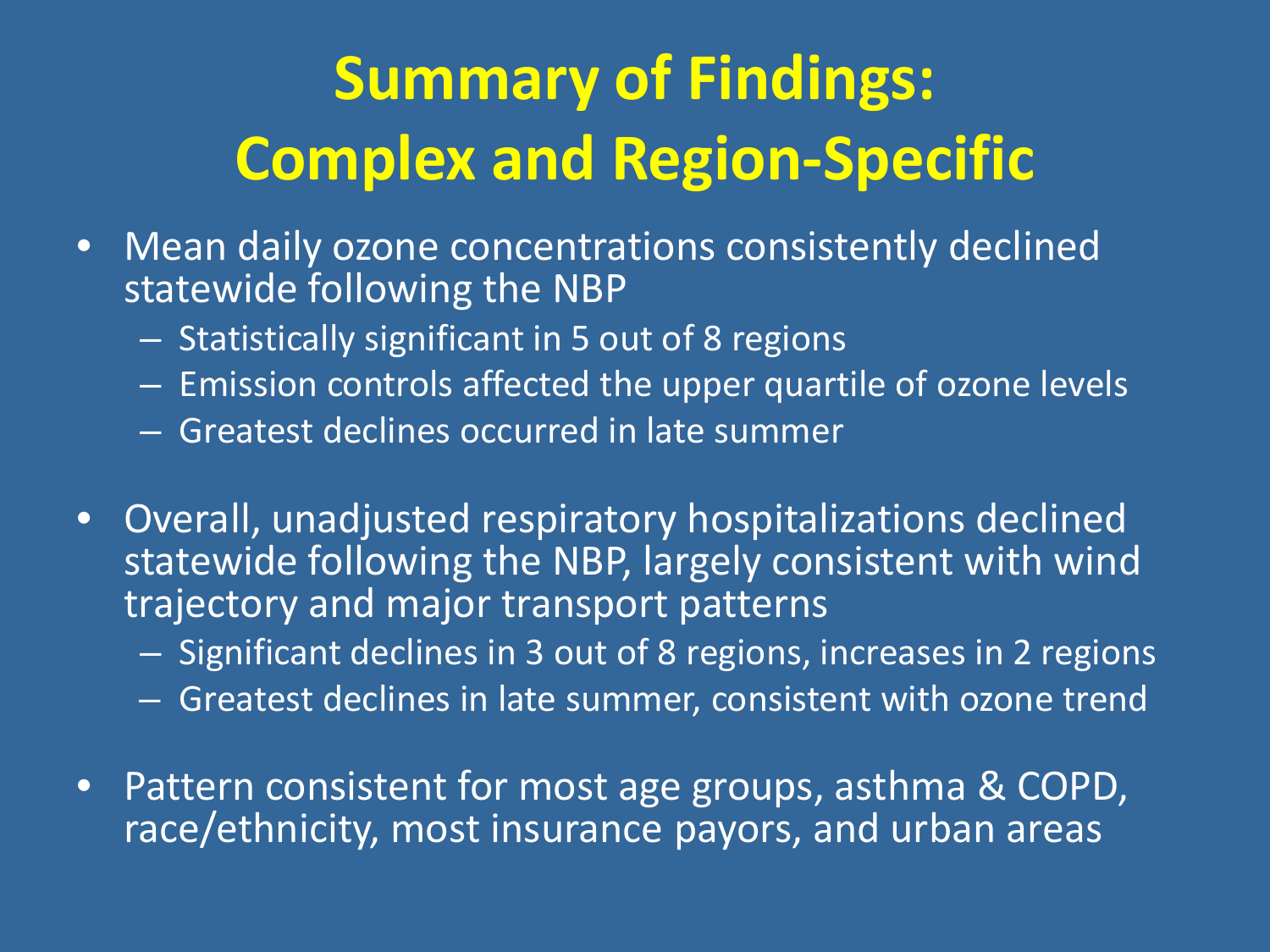## **Discussion**

- NYS a large, diverse population
- Many accountability studies have not examined pollutant concentrations
- Findings are biologically plausible and generally consistent with NOx transport patterns
- Unexpected increases in hospitalizations observed: 1) Hispanics: demographic shift during study period 2) Chronic bronchitis: long-term increase in statewide and U.S.; The increase could be greater without the NBP 3) Smallest declines observed in urban areas: greater number of local emissions masked relationships?